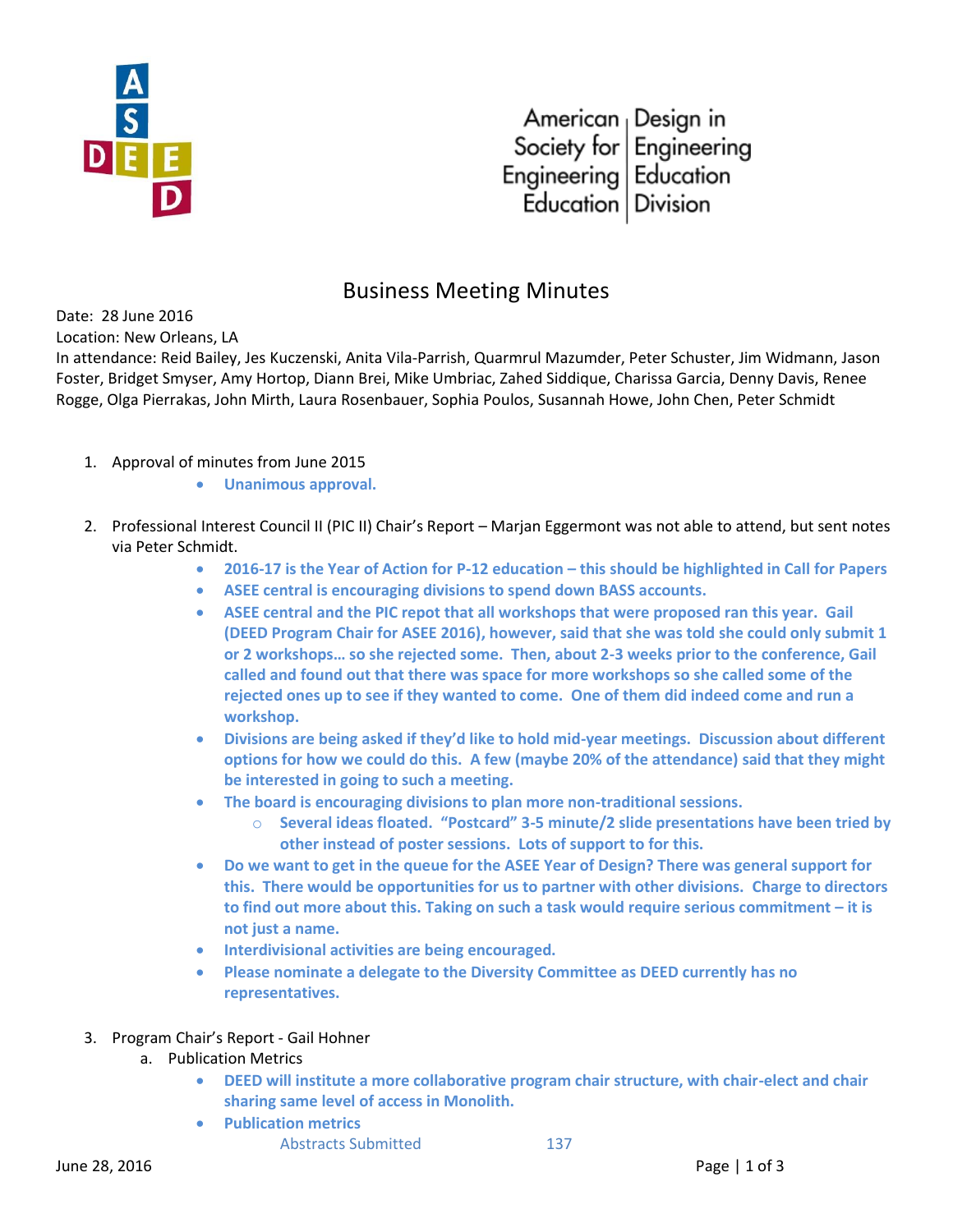

## American <sub>|</sub> Design in Society for  $F$ ngineering Engineering Education Education | Division

Finalized assigned as presentation 47 Finalized assigned as poster 15 Finalized as a panel session 1 Technical Sessions 10 Co-sponsored technical sessions 1 Reject rate was at about 25% with non-submissions comprising the balance of the total.

- 4. Division Chair's Report Peter Schmidt
	- a. Membership metrics
		- **845 in June 2013, 887 in June 2016**
	- b. Bylaws
		- **The new DEED bylaws have passed. Higher membership fee (now \$5). Committee for service award formed.**
	- c. Website status and solicitation (Susannah Howe)
		- **Updates to Call for Papers in 2017 – with specific focus on increasing the rigor of the work for people reporting on their own courses; Reid, Gail, Robert, and program-chair elect will focus on this.**
- 5. Treasurer's Report and Rising Division Chair's Overview Reid Bailey
	- **BASS: \$16789.50; Operating: \$878**
	- **Main expense last year was \$3500 sponsorship of capstone conference**
	- **Discussions about how to gain better visibility for DEED via P-12 theme of next year. Also discussions about having a mechanism to support/recognize new faculty in design.**
	- a. Suggestions for Director's Charges for 2016 -2017
		- **Focus on making – how can we do this more effectively? Coordinate with Manufacturing Division more proactively.**
		- **Focus on Design Thinking – what can we do to better engage DEED in this topic?**
- ABET changes
	- **Olga P reported out from meetings on the ABET changes. We all have until June 30 to put in our comments.**
- Election of Officers Peter Schmidt (15 minutes).
	- b. Program Chair Elect
		- **Jessica Kuczenski, Santa Clara, nominated and elected. She will be Program Chair for ASEE 2018.**
	- c. Nominations for Director
		- **Luis Monterrubio, Robert Morris University, Self, via email**
		- **Norman Loney, New Jersey Institute of Technology, Self, via email**